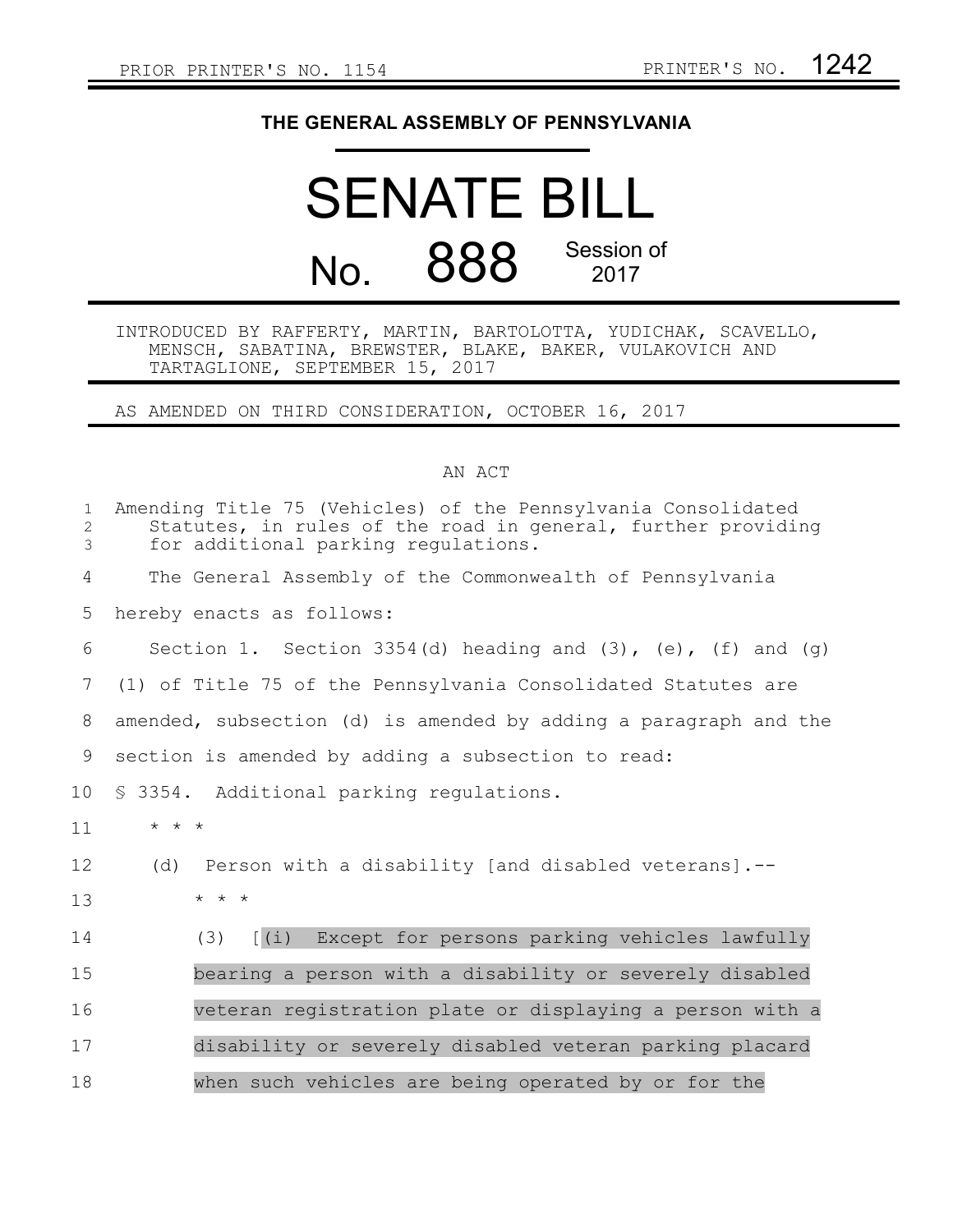transportation of a person with a disability or a severely disabled veteran, no person shall park a vehicle on public or private property reserved for a person with a disability or severely disabled veteran which property has been so posted in accordance with departmental regulations. Regulations shall require that parking spaces designated with an international symbol for access for persons with disabilities on a sign are posted with a sign stating the penalty amount indicated in subsection (f) and that vehicles in violation of the subsection may be towed and require that signs be replaced when they become either obsolete or missing with all costs to replace the necessary signs to be borne by the persons responsible for signing the particular location. The absence of a sign stating the penalty amount at parking spaces designated with an international symbol for access for persons with disabilities shall not preclude the enforcement of this subsection. A vehicle which is unlawfully parked in a designated person with a disability parking area may be removed from that area by towing and may be reclaimed by the vehicle owner upon payment of the towing costs. A vehicle may only be towed under this paragraph if the parking space is posted with a sign indicating that vehicles in violation of this section may be towed. 1 2 3 4 5 6 7 8 9 10 11 12 13 14 15 16 17 18 19 20 21 22 23 24 25

(ii) Local authorities shall have the power and may, by ordinance or resolution, authorize a person with a disability and severely disabled veterans to issue statements to violators or violating vehicles for violation of subparagraph (i). The form of the statement 26 27 28 29 30

20170SB0888PN1242 - 2 -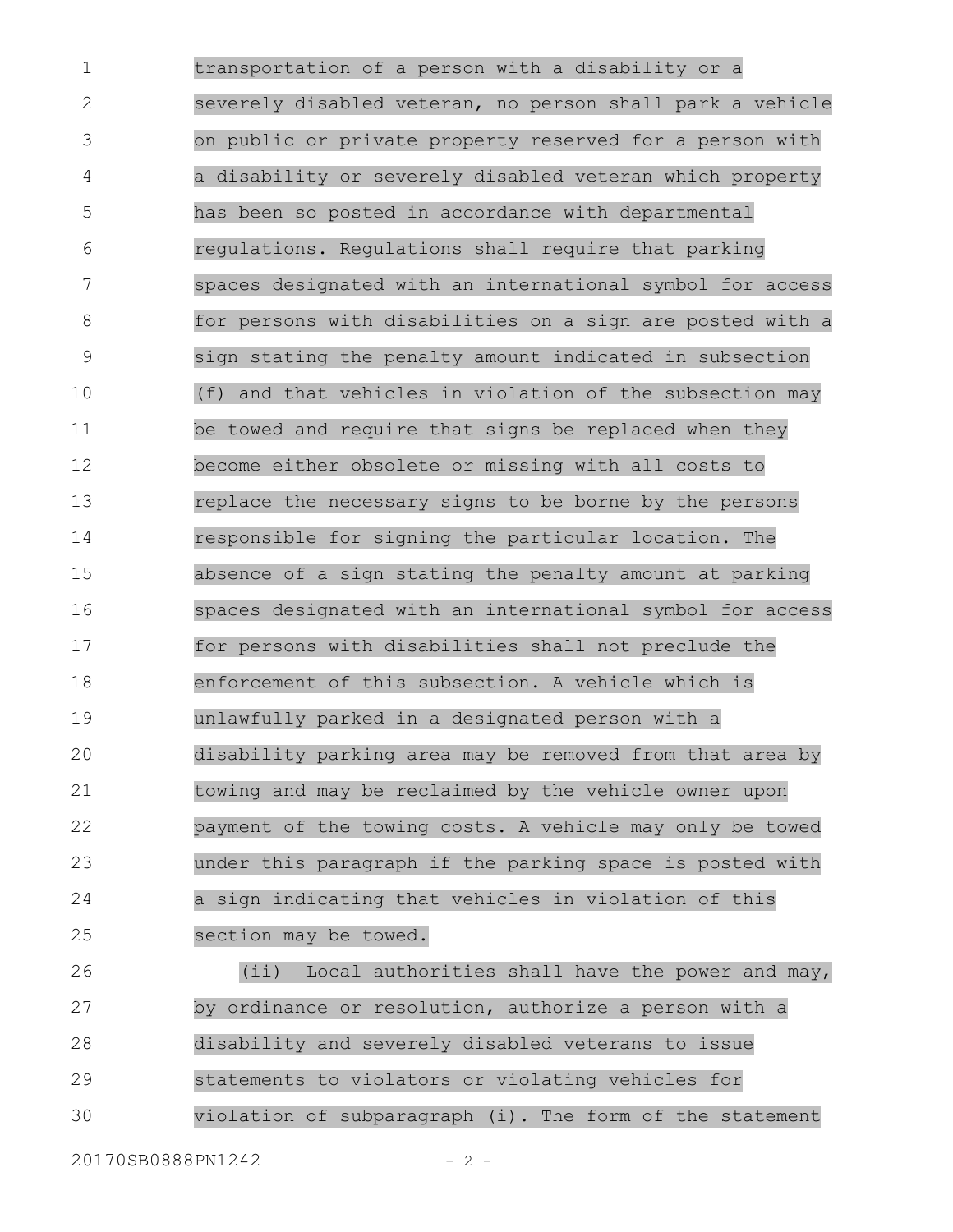| $\mathbf 1$  | shall be as prescribed by the local authorities.                     |
|--------------|----------------------------------------------------------------------|
| $\mathbf{2}$ | (iii) No occupancy or driveway permit may be issued                  |
| 3            | to a person whose property is reserved for a person with             |
| 4            | a disability or a severely disabled veteran if the                   |
| 5            | property is not posted with a sign stating the penalty               |
| 6            | amount indicated in subsection (f).] The following shall             |
| 7            | apply:                                                               |
| 8            | Except for a person with a disability, a person<br>(i)               |
| $\mathsf 9$  | may not park a vehicle on public or private property                 |
| 10           | reserved for a person with a disability.                             |
| 11           | (ii) A person may not obstruct any of the following:                 |
| 12           | A vehicle on public or private property<br>(A)                       |
| 13           | reserved for a person with a disability.                             |
| 14           | (B) A part of a curb ramp or the access aisle                        |
| 15           | adjacent to a parking space reserved for a person                    |
| 16           | with a disability.                                                   |
| 17           | (iii) The owner or lessee of a parking space, curb                   |
| 18           | ramp and access aisle on public or private property                  |
| 19           | reserved for a person with a disability shall maintain               |
| 20           | the parking space, curb ramp and access aisle and provide            |
| 21           | necessary improvements. The cost of maintenance and                  |
| 22           | necessary improvements shall be paid by the owner or                 |
| 23           | lessee.                                                              |
| 24           | (4) The following shall apply:                                       |
| 25           | The department shall promulgate requlations<br>$\overline{a}$<br><-- |
| 26           | pertaining to the signing, marking and proper use of                 |
| 27           | <u>parking space, curb ramp and access aisle, as applicable,</u>     |
| 28           | <u>on public or private property reserved for a person with-</u>     |
| 29           | a disability.                                                        |
| 30           | THE DEPARTMENT SHALL NOT BE DEEMED TO BE AN<br>( I )<br><--          |
|              |                                                                      |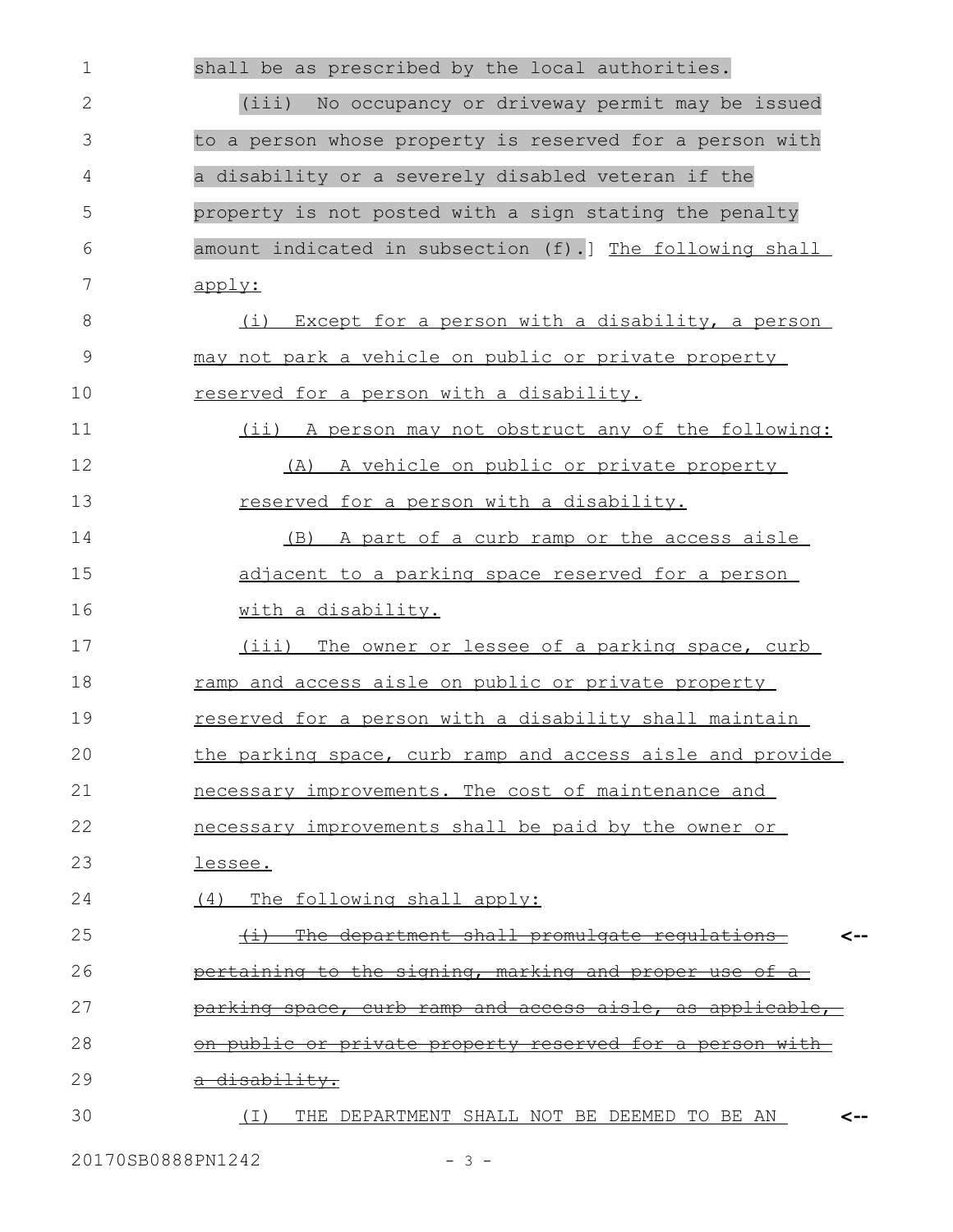OWNER OF A PARKING SPACE AND MAY NOT MAINTAIN STOPPING, STANDING OR PARKING SIGNS, ACCESS AISLES OR PARKING SPACE MARKINGS. THE DEPARTMENT MAY PERMIT A PERSON OR LOCAL AUTHORITY TO DESIGN, INSTALL AND MAINTAIN STOPPING, STANDING OR PARKING SIGNS, ACCESS AISLES OR PARKING SPACE MARKINGS. THE DEPARTMENT MAY PROMULGATE REGULATIONS PERTAINING TO THE SIGNING, MARKING AND PROPER USE OF A PARKING SPACE, CURB RAMP AND ACCESS AISLE ON PUBLIC OR PRIVATE PROPERTY RESERVED FOR A PERSON WITH A DISABILITY. (ii) A permit, including an occupancy or driveway permit, may not be issued that obstructs a parking space reserved for a person with a disability, unless reasonable accommodations are made for a person with a disability. (iii) A person may notify a police officer or a parking enforcement specialist for a violation under this subsection. (iv) A vehicle that is parked without a required plate or placard in a space reserved for a person with a disability may be towed from the area at the direction of a police officer, a parking enforcement specialist or the owner or lessee of the space. The vehicle may be reclaimed by the vehicle owner upon payment of any penalty and towing costs. (e) Unauthorized use.--[An operator of a vehicle bearing a person with a disability or severely disabled veteran plate or displaying a person with a disability or severely disabled veteran parking placard shall not make use of the parking privileges accorded to a person with a disability and severely disabled veterans under subsection (d)(3) unless the operator is 20170SB0888PN1242 - 4 - 1 2 3 4 5 6 7 8 9 10 11 12 13 14 15 16 17 18 19 20 21 22 23 24 25 26 27 28 29 30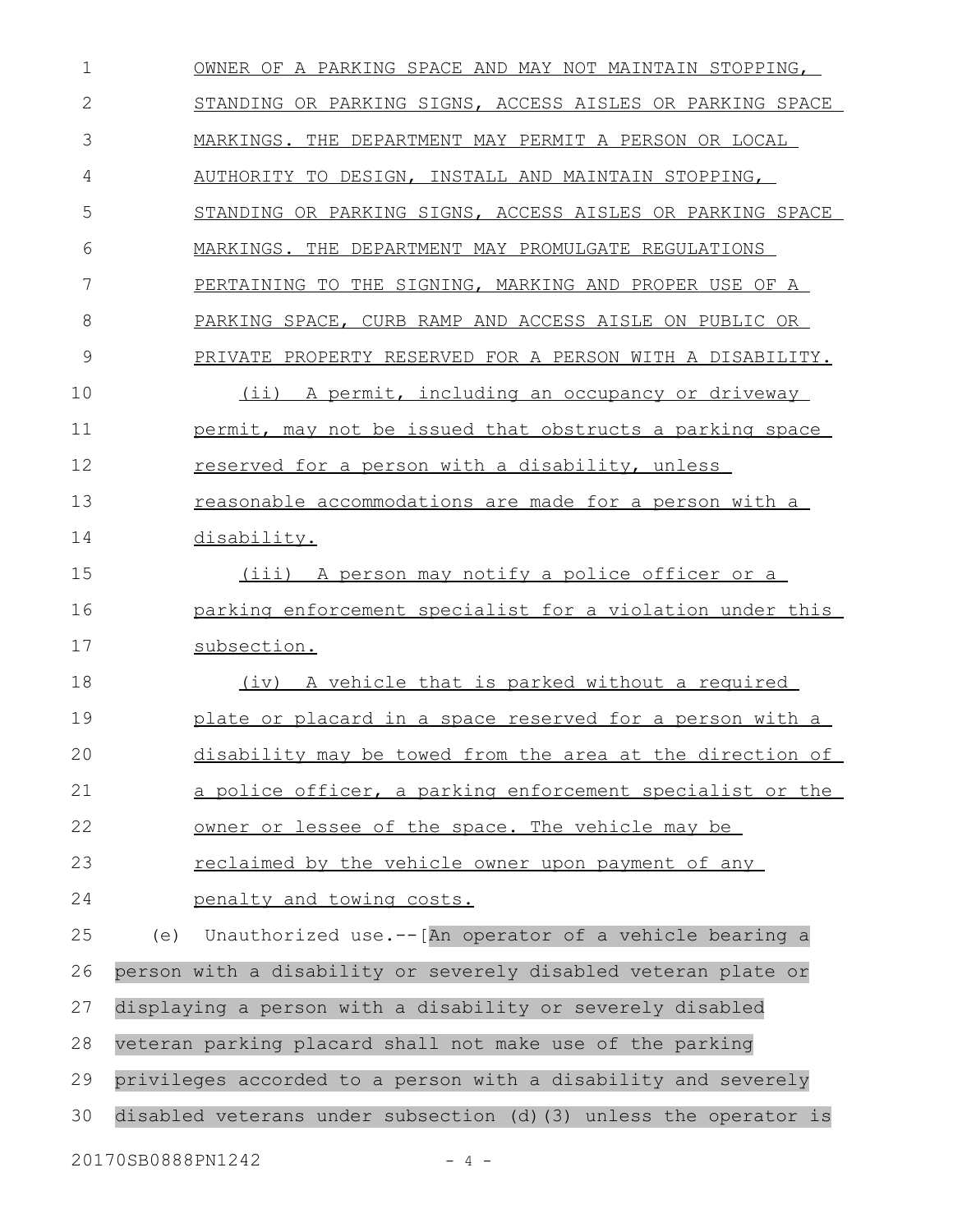| 1  | a person with a disability or a severely disabled veteran or     |     |
|----|------------------------------------------------------------------|-----|
| 2  | unless the vehicle is being operated for the transportation of a |     |
| 3  | person with a disability or severely disabled veteran.]          |     |
| 4  | An operator of a vehicle may not make use of the<br>(1)          |     |
| 5  | parking privileges accorded to a person with a disability        |     |
| 6  | under subsection (d) (3) unless:                                 |     |
| 7  | (i)<br>the operator is a person with a disability; or            |     |
| 8  | (ii) the vehicle is being operated for the                       |     |
| 9  | transportation of a person with a disability.                    |     |
| 10 | (2)<br>A person may not fraudulently create and display          |     |
| 11 | plate or placard if the operator of the vehicle did not          |     |
| 12 | legally obtain the plate or placard from the department or-      |     |
| 13 | the department's authorized agents. OR USE A PLATE OR            | <-- |
| 14 | PLACARD.                                                         |     |
| 15 | A police officer or a parking enforcement specialist<br>(3)      |     |
| 16 | may validate CONFIRM, with the assistance of the department, <-- |     |
| 17 | the issuance of a plate or placard from TO an operator of a      |     |
| 18 | vehicle bearing a plate or placard if the police officer or      |     |
| 19 | parking enforcement specialist suspects THE PLATE OR PLACARD <-- |     |
| 20 | WAS FRAUDULENTLY CREATED OR USED IN a violation of this          |     |
| 21 | subsection. Failure to comply with the validation may result <-  |     |
| 22 | in the police officer or a parking enforcement specialist        |     |
| 23 | seizing the plate or placard. A POLICE OFFICER OR PARKING        | <-- |
| 24 | ENFORCEMENT SPECIALIST WHO DETERMINES A PLATE OR PLACARD WAS     |     |
| 25 | FRAUDULENTLY CREATED OR USED MAY SEIZE THE PLATE OR PLACARD.     |     |
| 26 | EACH SEIZED DEPARTMENT-ISSUED PLATE AND PLACARD SHALL BE         |     |
| 27 | IMMEDIATELY RETURNED TO THE DEPARTMENT.                          |     |
| 28 | (4) A police officer or parking enforcement specialist           |     |
| 29 | may issue a citation for a violation of subsection $(a)$ , $(b)$ |     |
| 30 | or $(d)$ .                                                       |     |

20170SB0888PN1242 - 5 -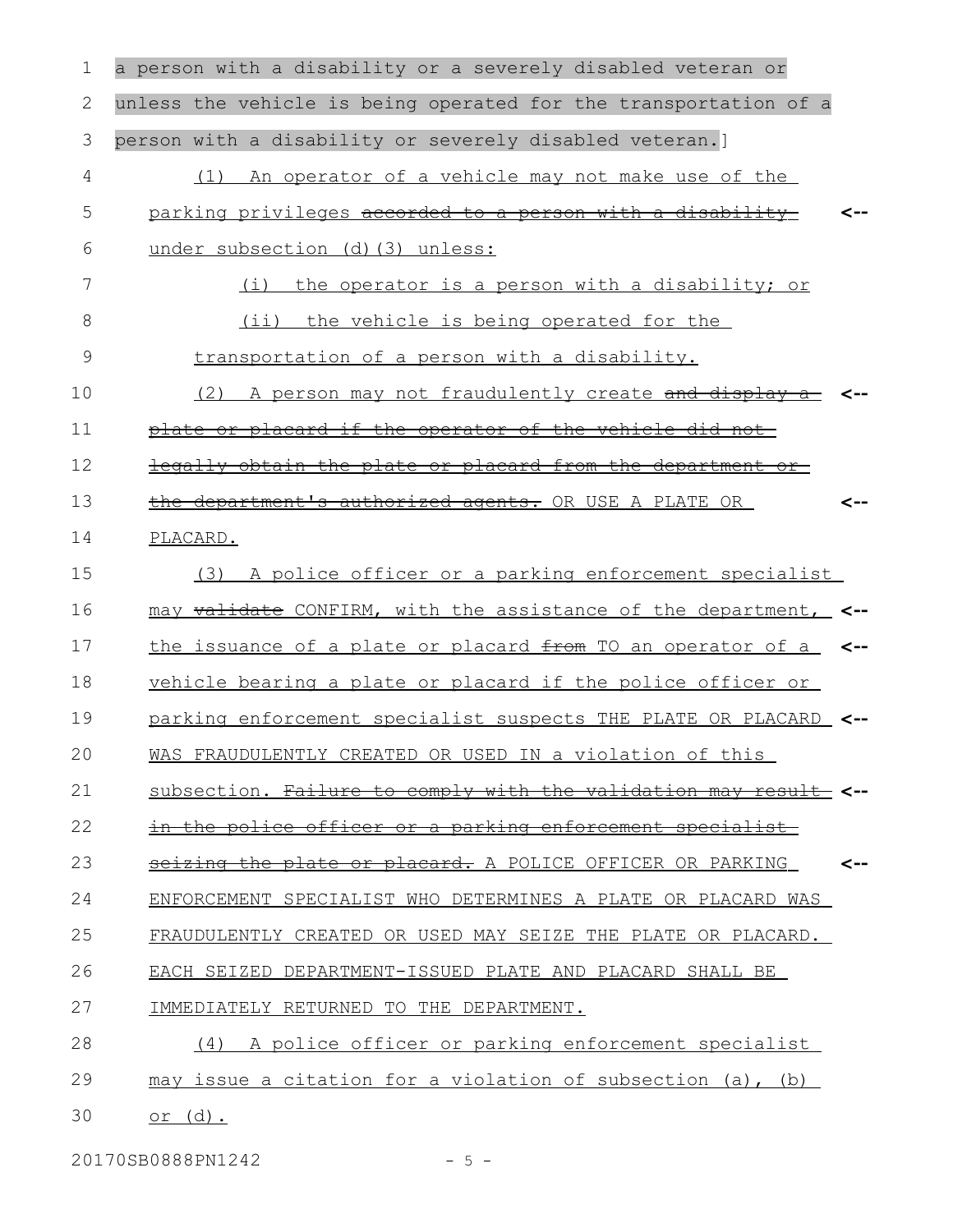\* \* \* 1

(f) Penalty.--A person violating subsection (a), (b) or (d) (1) is guilty of a summary offense and shall, upon conviction, be sentenced to pay a fine of not more than \$15. A person violating subsection (d)(2) or (3) or (e) is guilty of a summary offense and shall, upon conviction, be sentenced to pay a fine of not less than \$50 nor more than [\$200] \$500. If a person is convicted under subsection (d)(2) or (3) in the absence of a sign stating the penalty amount, the fine imposed may not exceed  $+$ \$50<del>] \$100</del>. **<--** 2 3 4 5 6 7 8 9 10

(g) Special penalty; disposition.-- 11

(1) In addition to any other penalty imposed under this section, a person who is convicted of violating subsection (d)(2) or (3)  $or$  (e)(2) shall be sentenced to pay a fine of [\$50] \$100. 12 13 14 15

16

\* \* \*

(h) Definitions.--As used in this section, the following 17

words and phrases shall have the meanings given to them in this 18

subsection unless the context clearly indicates otherwise: 19

"Access aisle." A physical area: 20

- (1) designated by hash-marks, cross-hatching or other 21
- 22

(2) which provides additional space for a person using a 23

wheelchair, wheelchair lift or other mobility device; and 24

(3) which is located adjacent to a parking space 25

reserved for a person with a disability. 26

similar visual no parking indicators;

"Parking enforcement specialist." A person employed or 27

contracted by a Commonwealth agency, commission or authority or 28

a political subdivision of the Commonwealth to enforce parking 29

laws. 30

20170SB0888PN1242 - 6 -